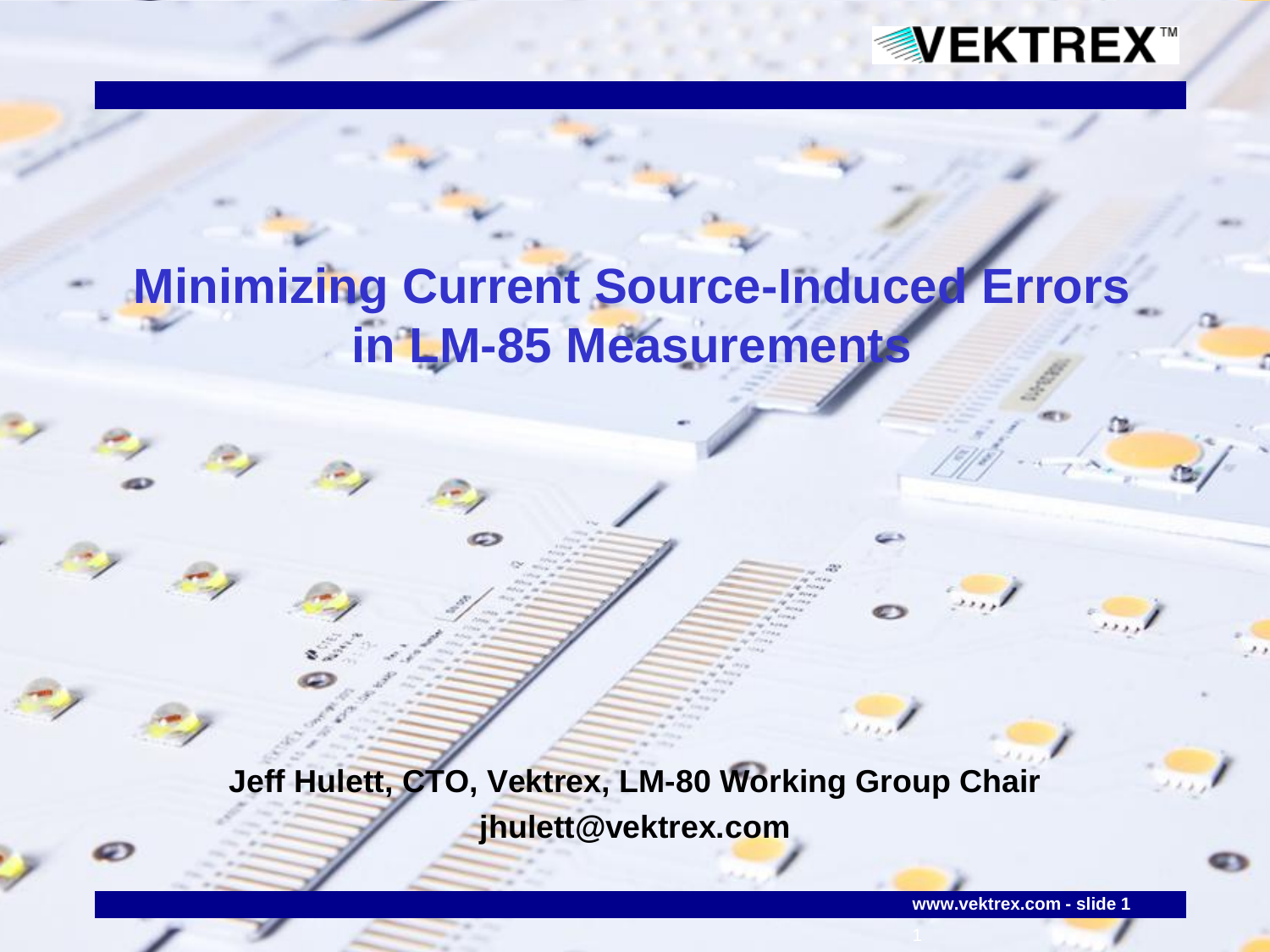

#### Abstract

 LM-85 describes three methods for powering LEDs during optical measurements: DC, Single Pulse, and Continuous Pulse. This paper discusses the demands each of these methods makes on the current source that powers the LED, especially when the LED is operating at the new super high power level. This paper describes the major contributors to flux measurement errors that are associated with the current source and it presents some simplified models useful to estimate the magnitude of these errors. Finally it compares the three methods in common measurement scenarios and it provides system design recommendations to reduce errors.

.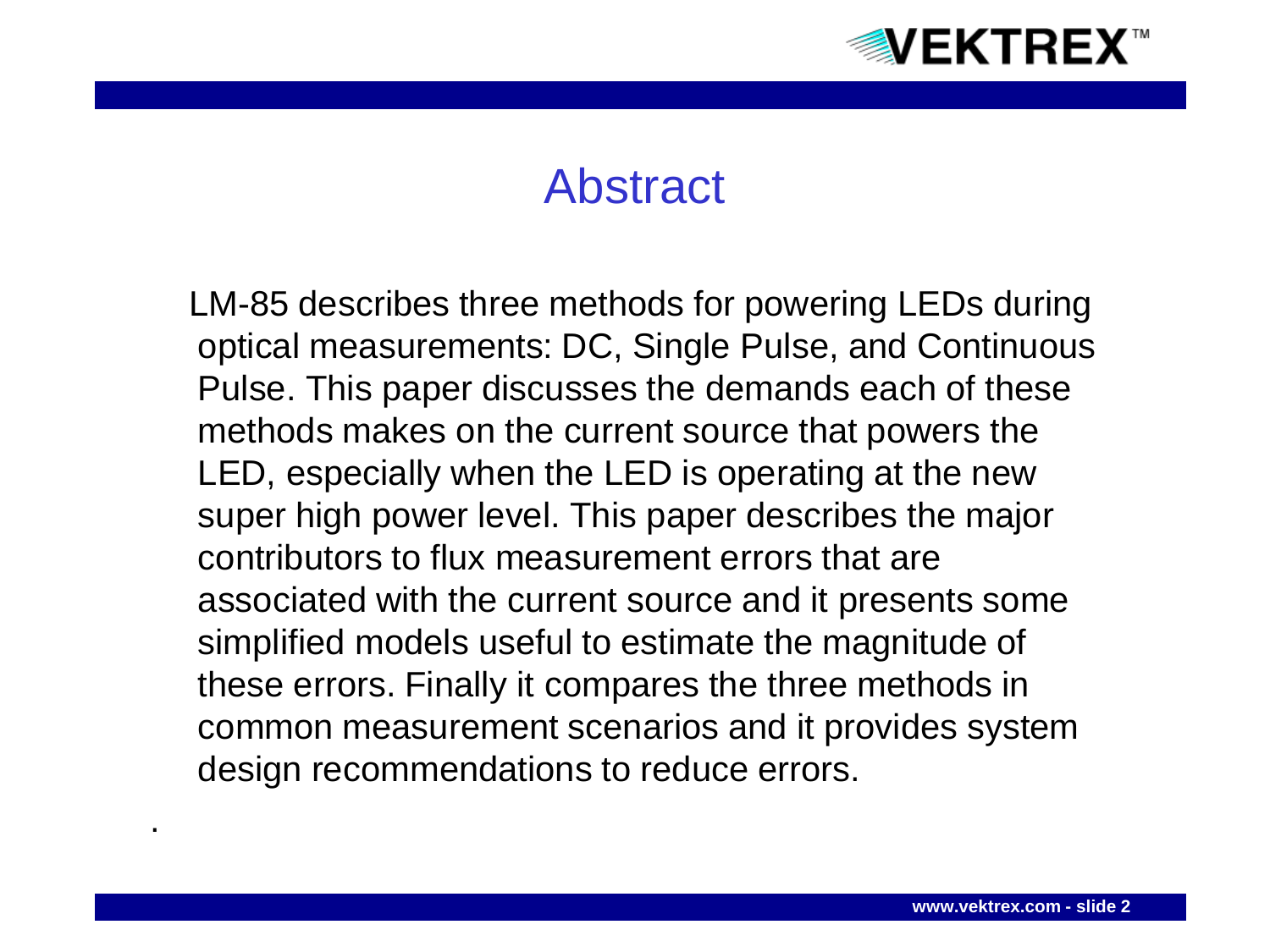

#### **Outline**

- Vektrex background
- A bit about LEDs
- LM-85 test types
- Experimental data: example LEDs/LM-85 tests
- Major error sources
- Recommendations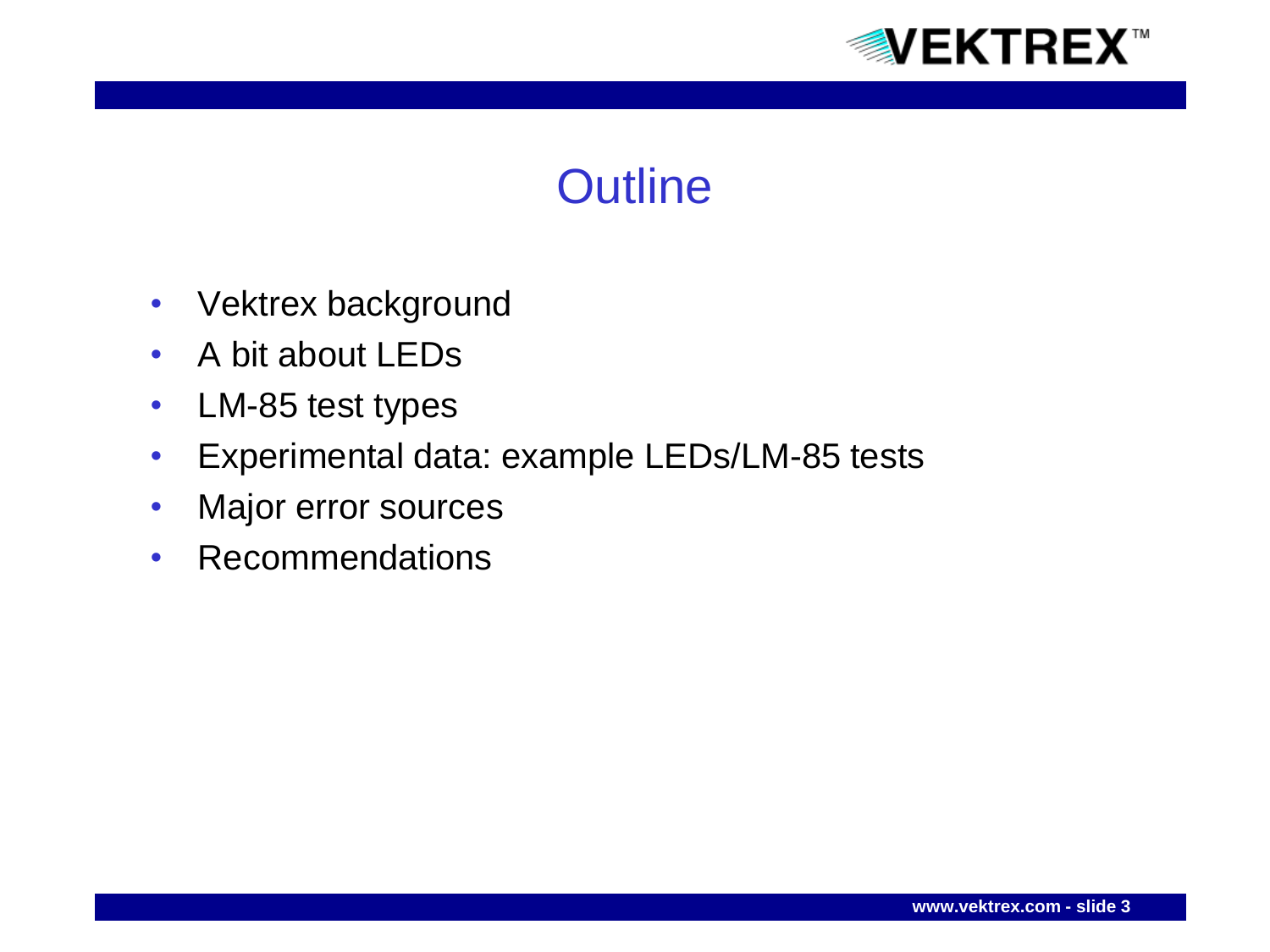

#### Vektrex Is Focused On LEDs

- Incorporated 1986, corporate/R&D headquarters in CA
- Supplier of LM-80 and reliability test systems for LEDs
- Current Sources for LED measurements
- Expert LED Burn-in Reliability and Test Systems (LM-80)
	- Participation in standards committees defining LED test methods
	- Reliability, burn-in, production, device characterization and special systems run 7/24 worldwide
- International Support, Service
	- Japan, Korea
	- China, Malaysia Singapore, Taiwan
	- **Germany**

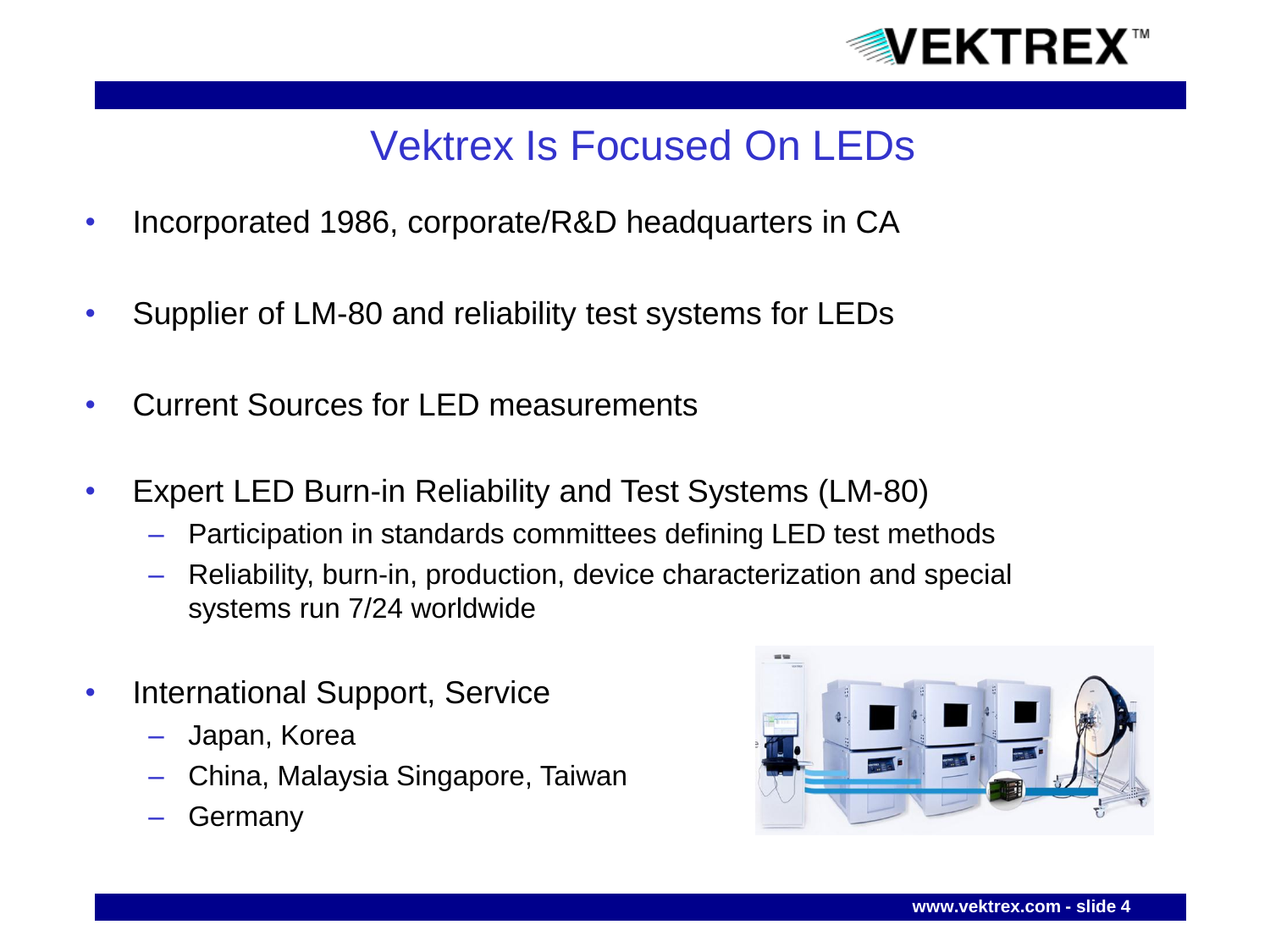

### A Bit About LEDs

(From a EE perspective)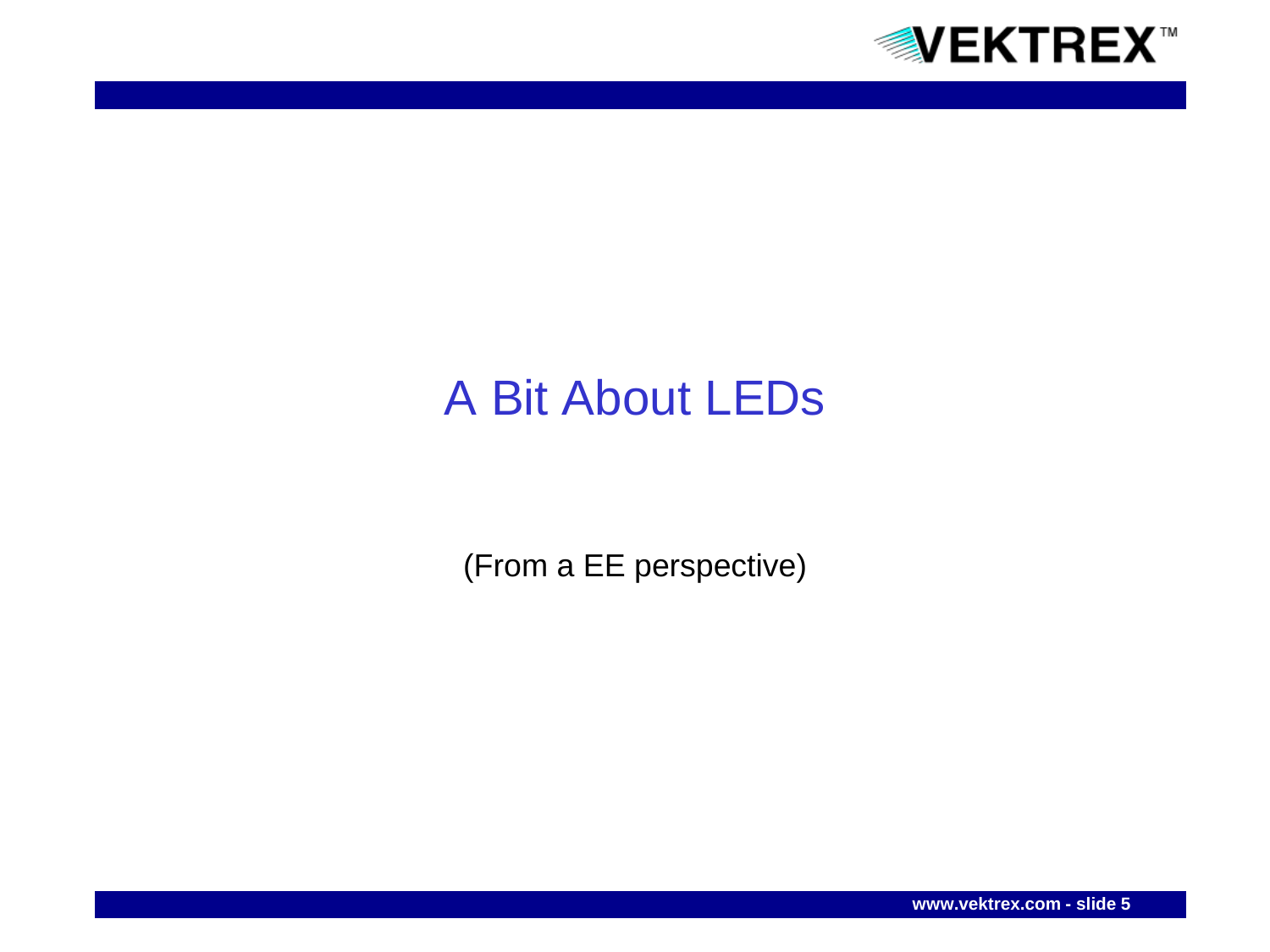

## LEDs Are Temperature Sensors That Happen To Emit Light

| <b>Type</b>         | <b>Property</b> | Sensitivity       |
|---------------------|-----------------|-------------------|
| <b>Platinum RTD</b> | Resistance      | $0.4\%/$ Degree C |
| K-Type Thermocouple | Voltage         | 40uV/Degree C     |
| White LED           | Voltage         | -2.5mV/Degree C   |
| White LED           | Lumens          | -0.24%/Degree C   |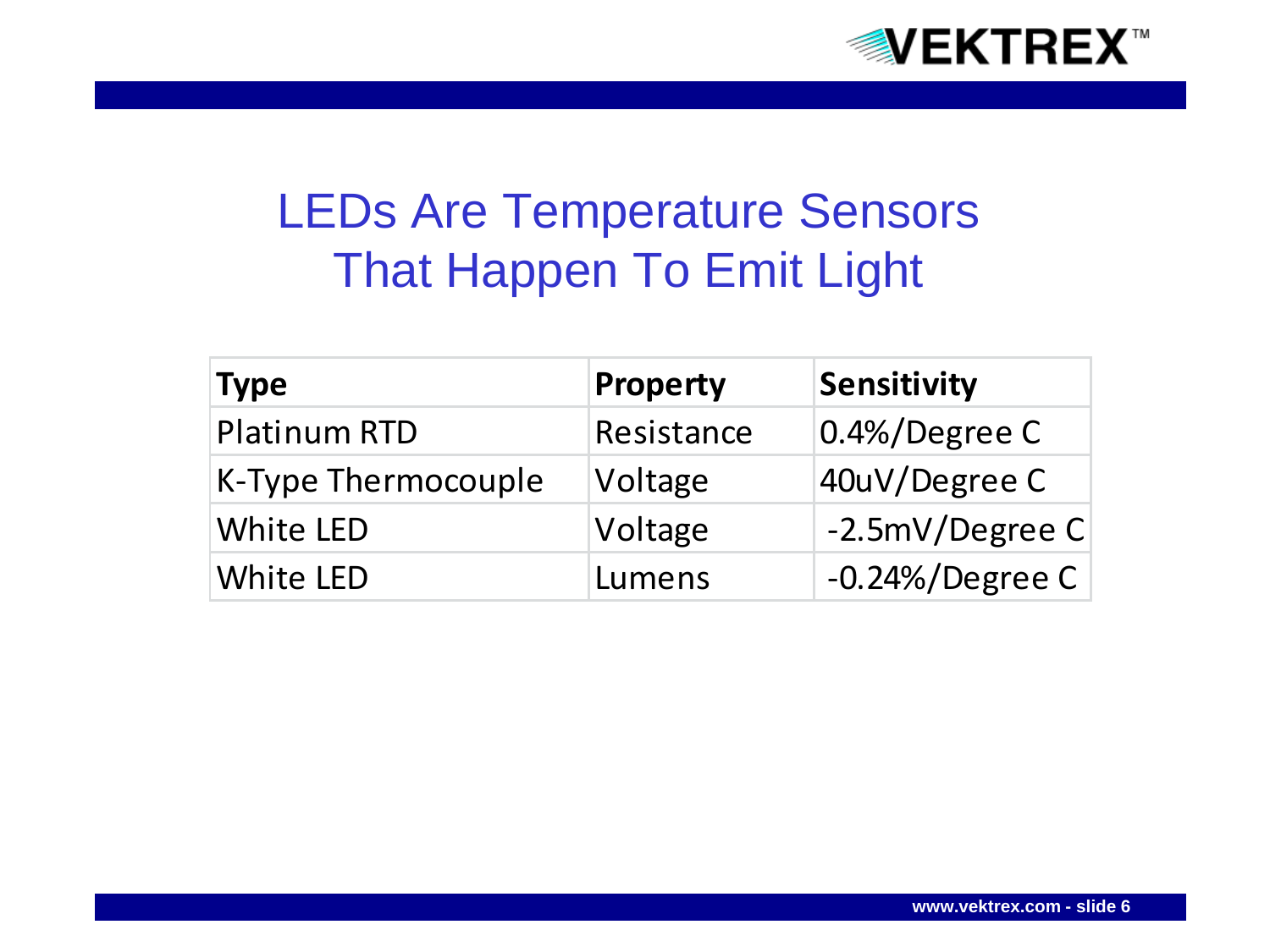

### LED Characteristics Change Rapidly With **Temperature**





LEDs heat fast – 50mS pulse heating

Flux droops 0.2%/Degree C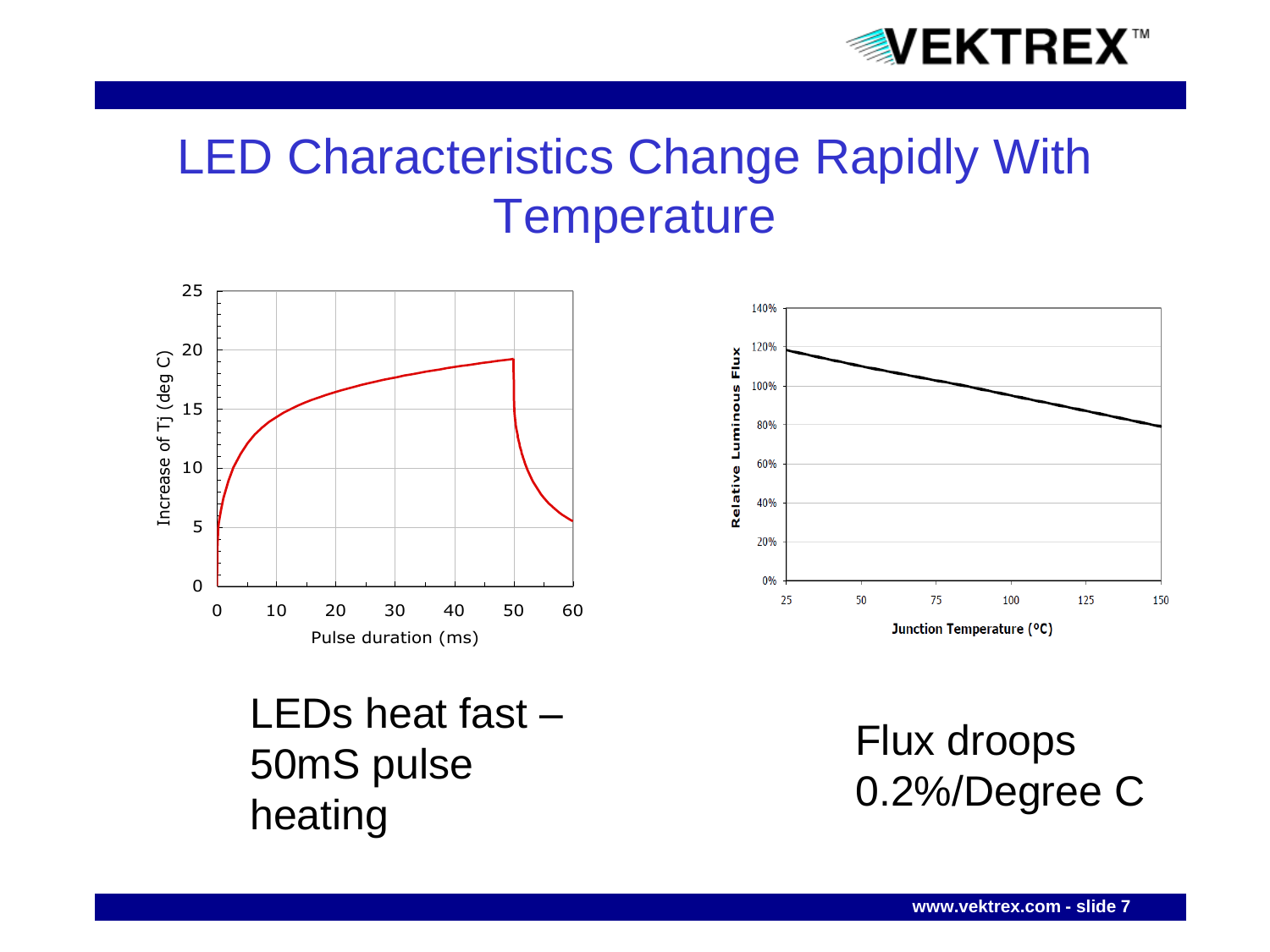

#### LEDs Are Moving To Higher I,V

0 50 100 150 **V** 200 250 300 0 2 4 6 8 10 12 14 16 18 **I LED Voltage, Current**

**www.vektrex.com - slide 8**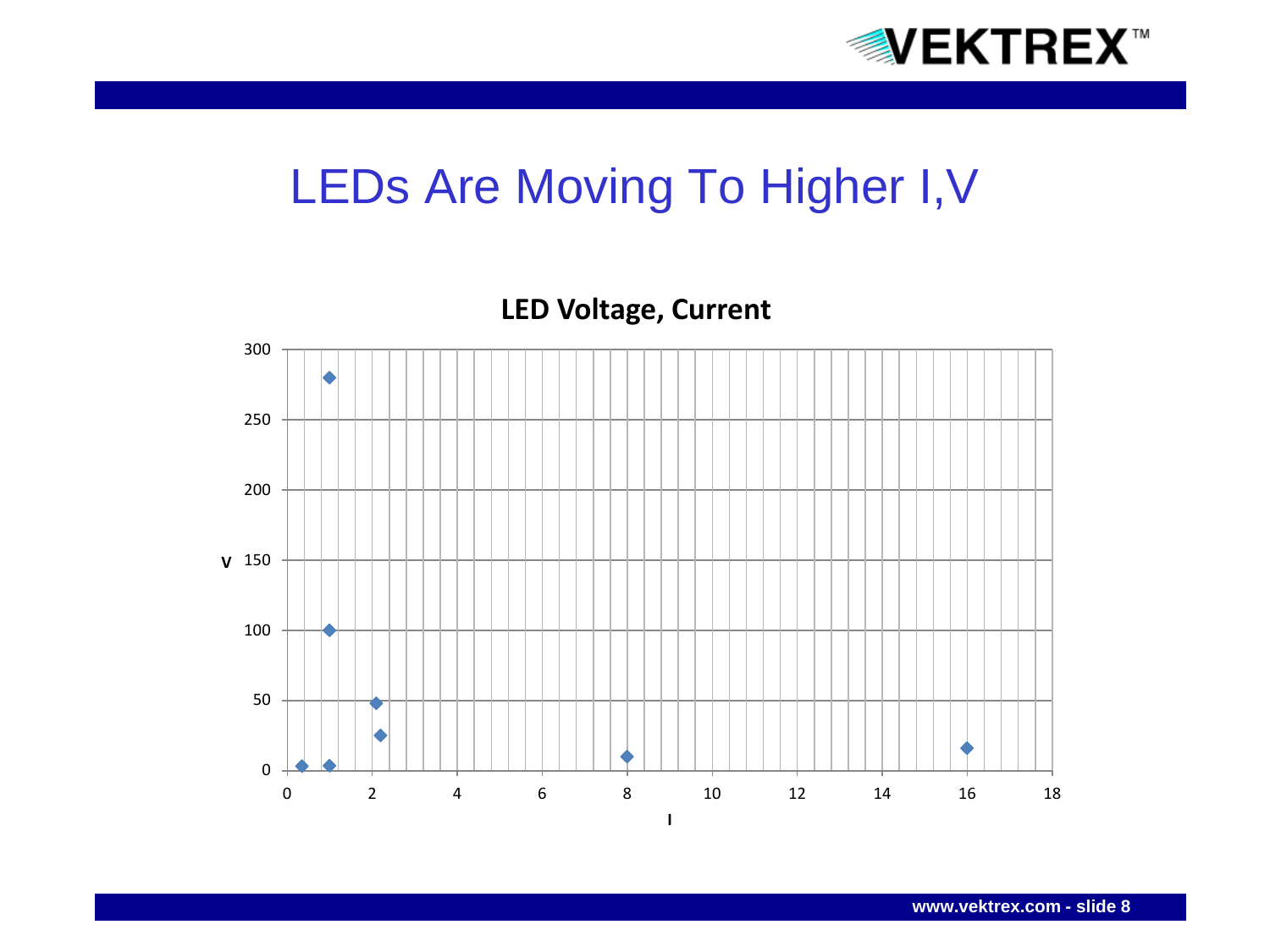

### LM-85 Measurements

#### LM-85 is Like LM-79 But Completely Different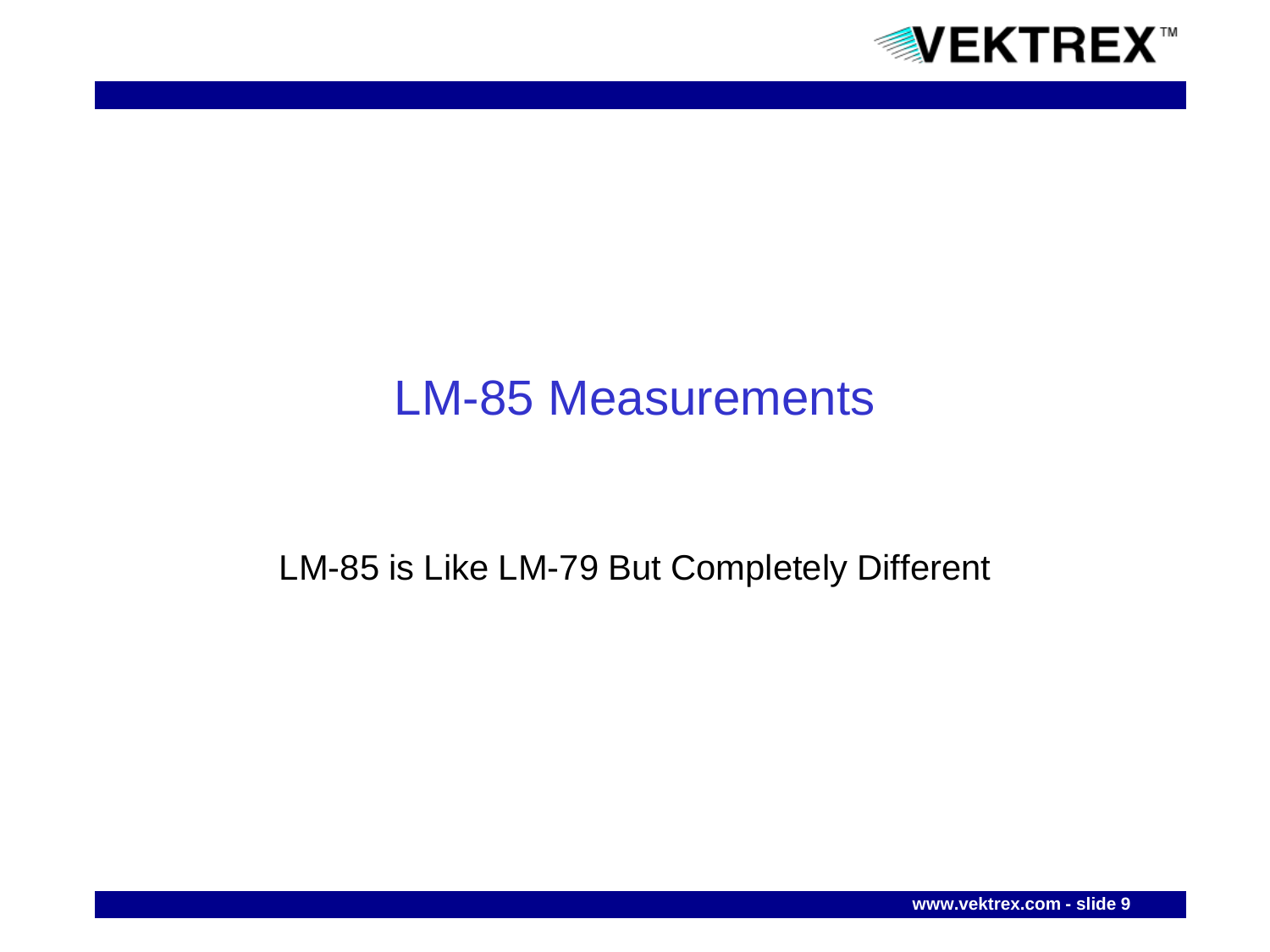

#### All LM-85 Methods Require Pulsed Current

DC Constant **Current** 

• One Shot Pulse



• Continuous Pulse

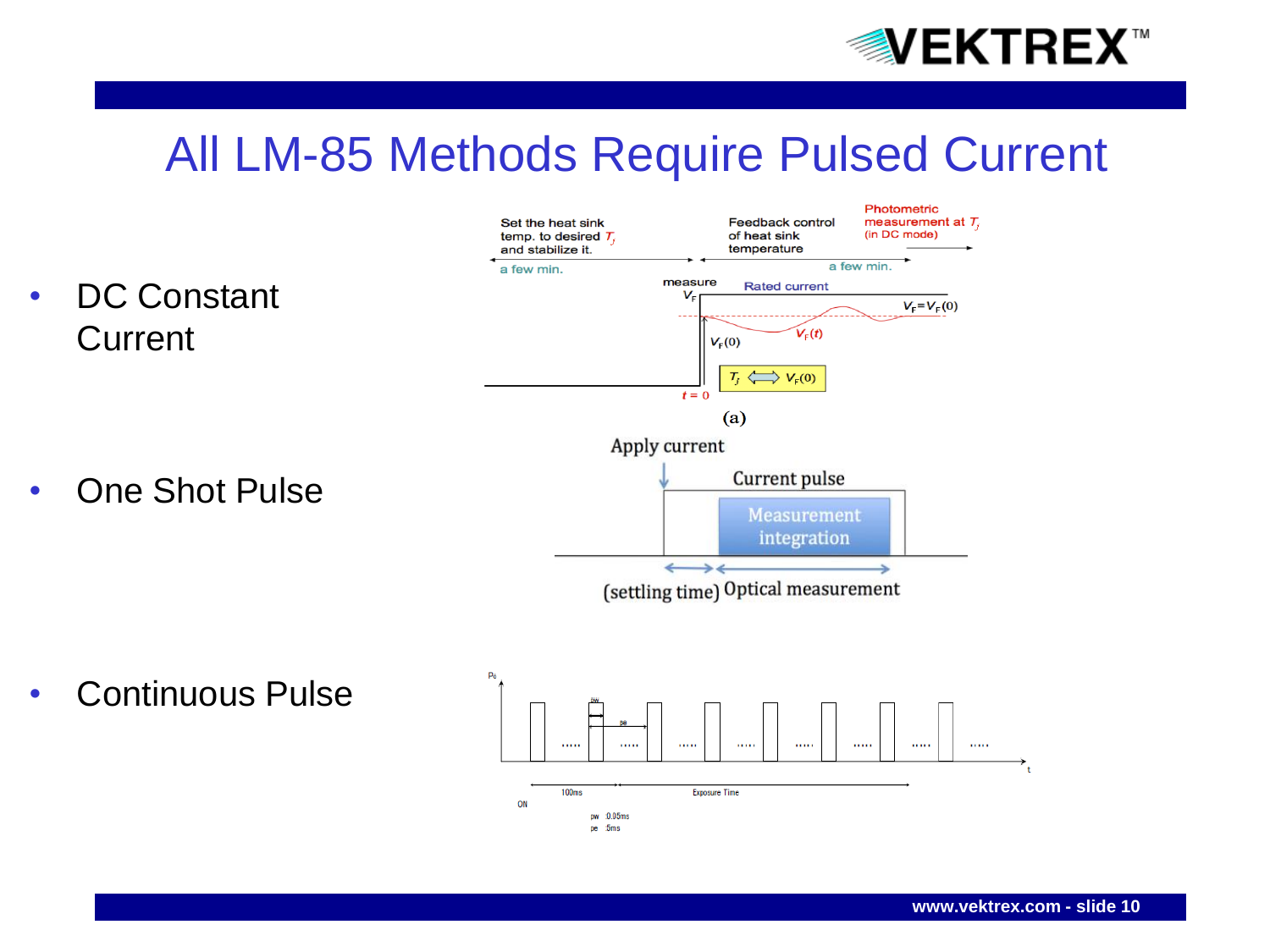

#### LM-85 Has Many Benefits

- Light measurements are tied to the junction temperature
- The three methods provide flexibility for laboratories
- New continuous and single pulse methods are fast
- Methods are optimized for LEDs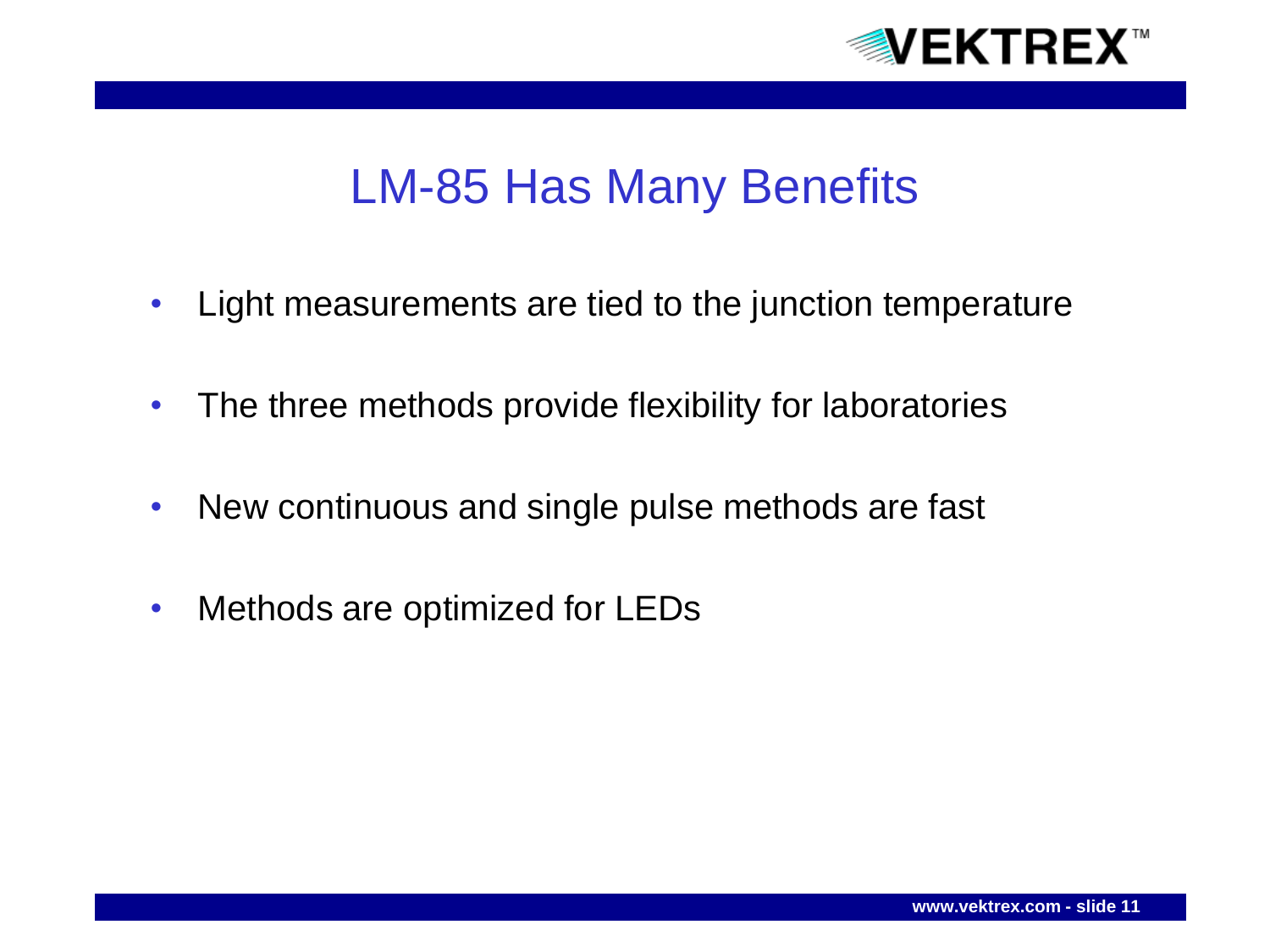

### Available Current Sources For LM-85 **Measurements**

Got Drive?

**www.vektrex.com - slide 12**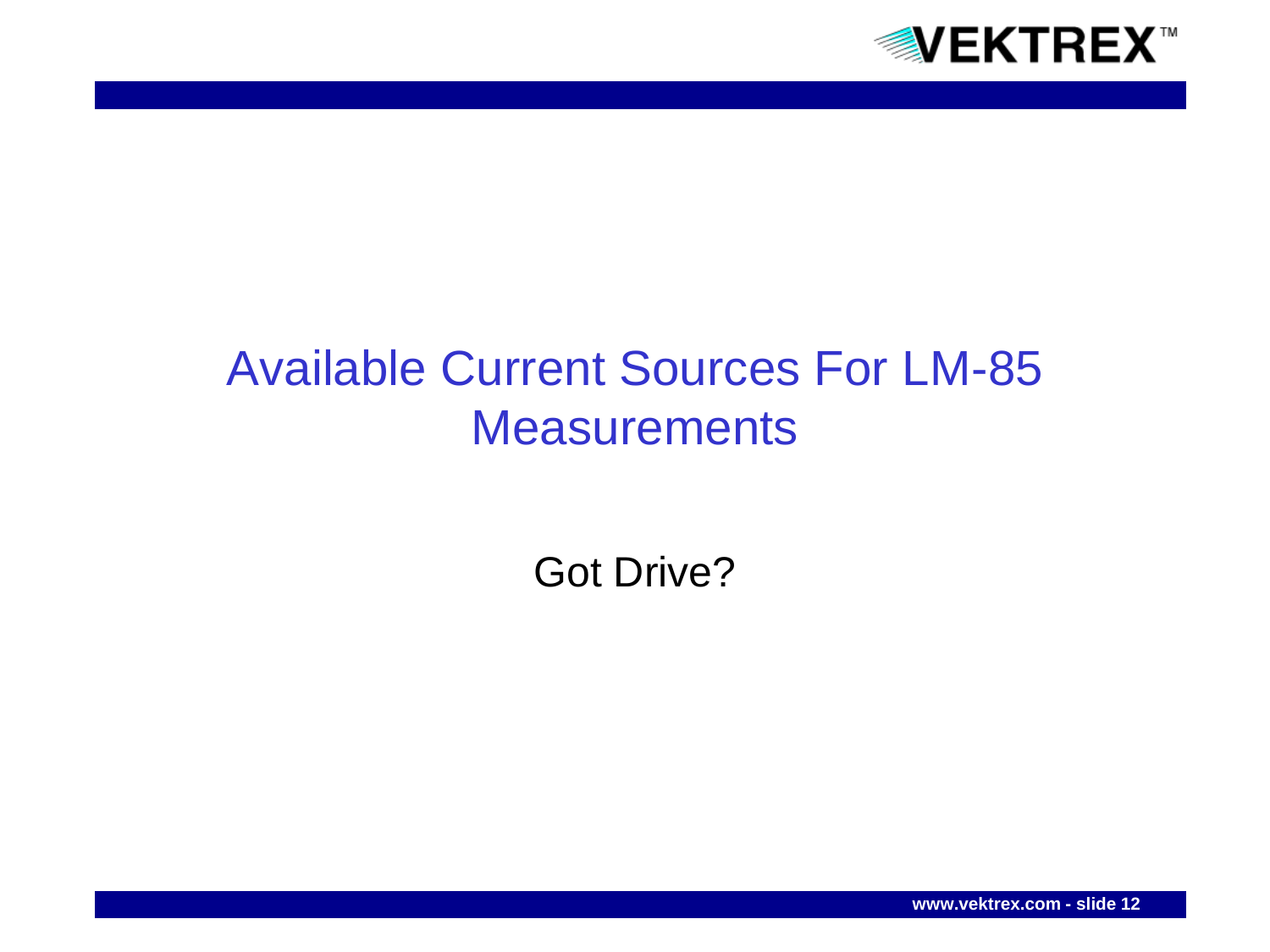

### Precision Pulsed Current Provides Best **Performance**

- General Purpose Laboratory Power Supply
	- Constant voltage or current
	- Often used with external shunt
- 4 Quadrant Source Meter
	- Widely used in industry
	- Pulse width limited
- Precision Pulsed Current Source
	- Designed for LED drive
	- True current source
	- High performance pulsing/DC





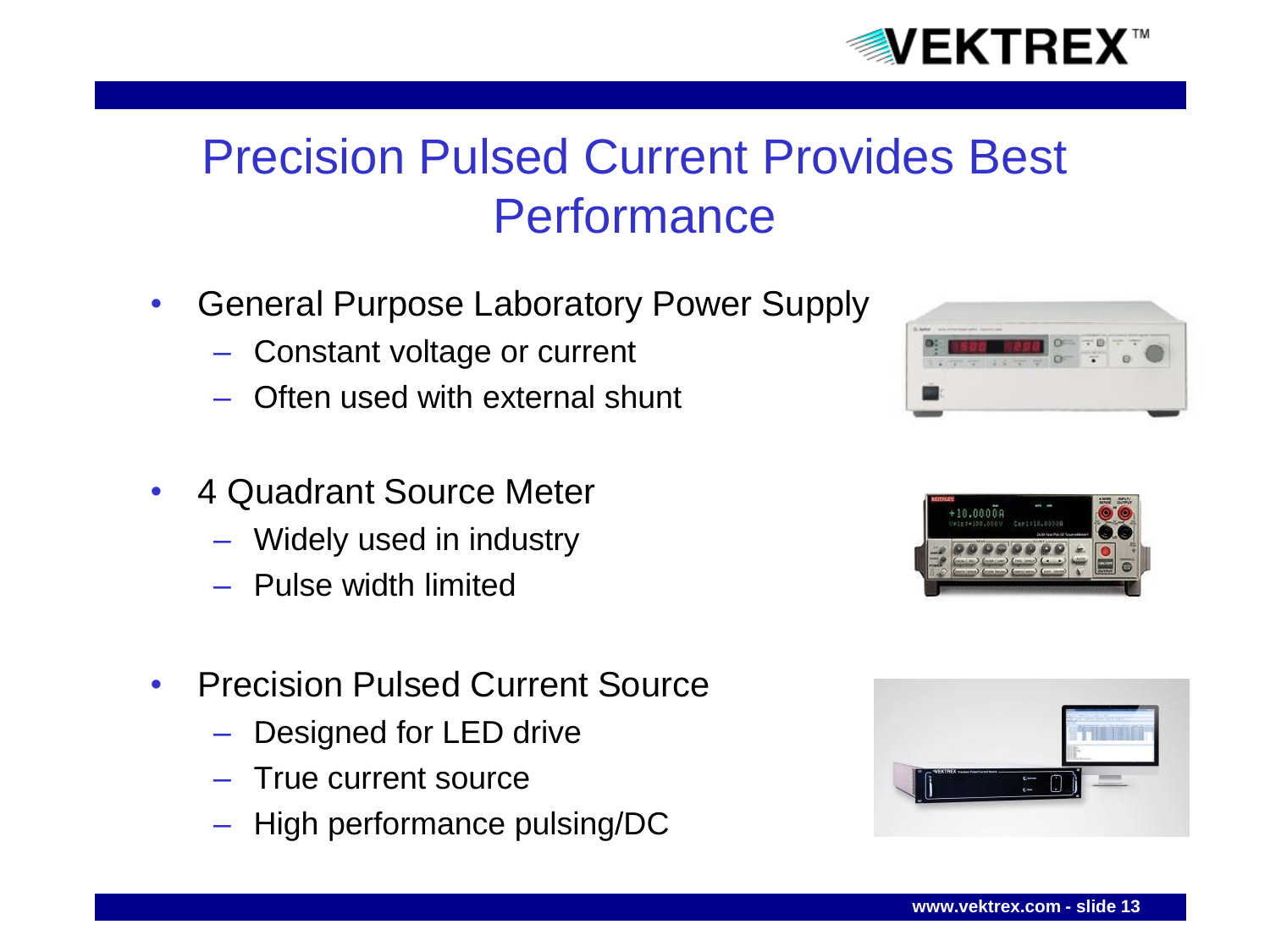

#### Current Source Comparison

| <b>Instrument Type</b>                           | DC<br><b>Accuracy</b> | Programming<br>Latency | Pulse<br><b>Rise/Fall</b> | Trigger   | <b>Continuous</b><br><b>Power</b> |
|--------------------------------------------------|-----------------------|------------------------|---------------------------|-----------|-----------------------------------|
| Laboratory Power<br>Supply                       | 0.40% 15mS            |                        | 60mS                      | No.       | 500W                              |
| 4 Quadrant Source<br>Meter                       | 0.40% 10mS            |                        | 500-800uS                 | Yes       | 100W                              |
| <b>Precision Pulsed</b><br><b>Current Source</b> | $0.13\%$ 5mS          |                        | $2-4uS$                   | Precision | 800W                              |
| Performance evaluated<br>at 50V, $2A$            |                       |                        |                           |           |                                   |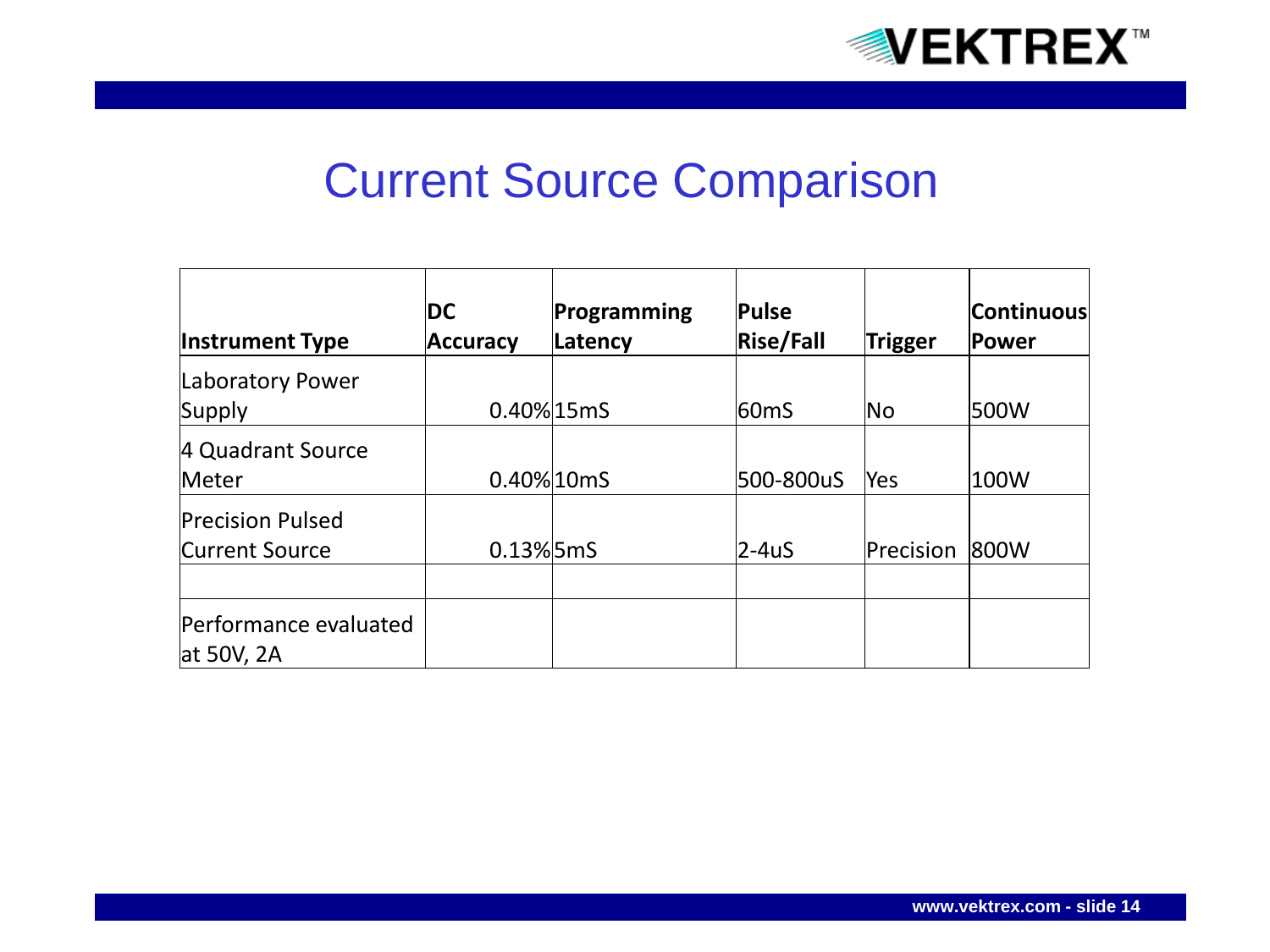

### Precision Pulsed Current Source Has Precise Trigger



**1A, 200uS Pulse and Trigger**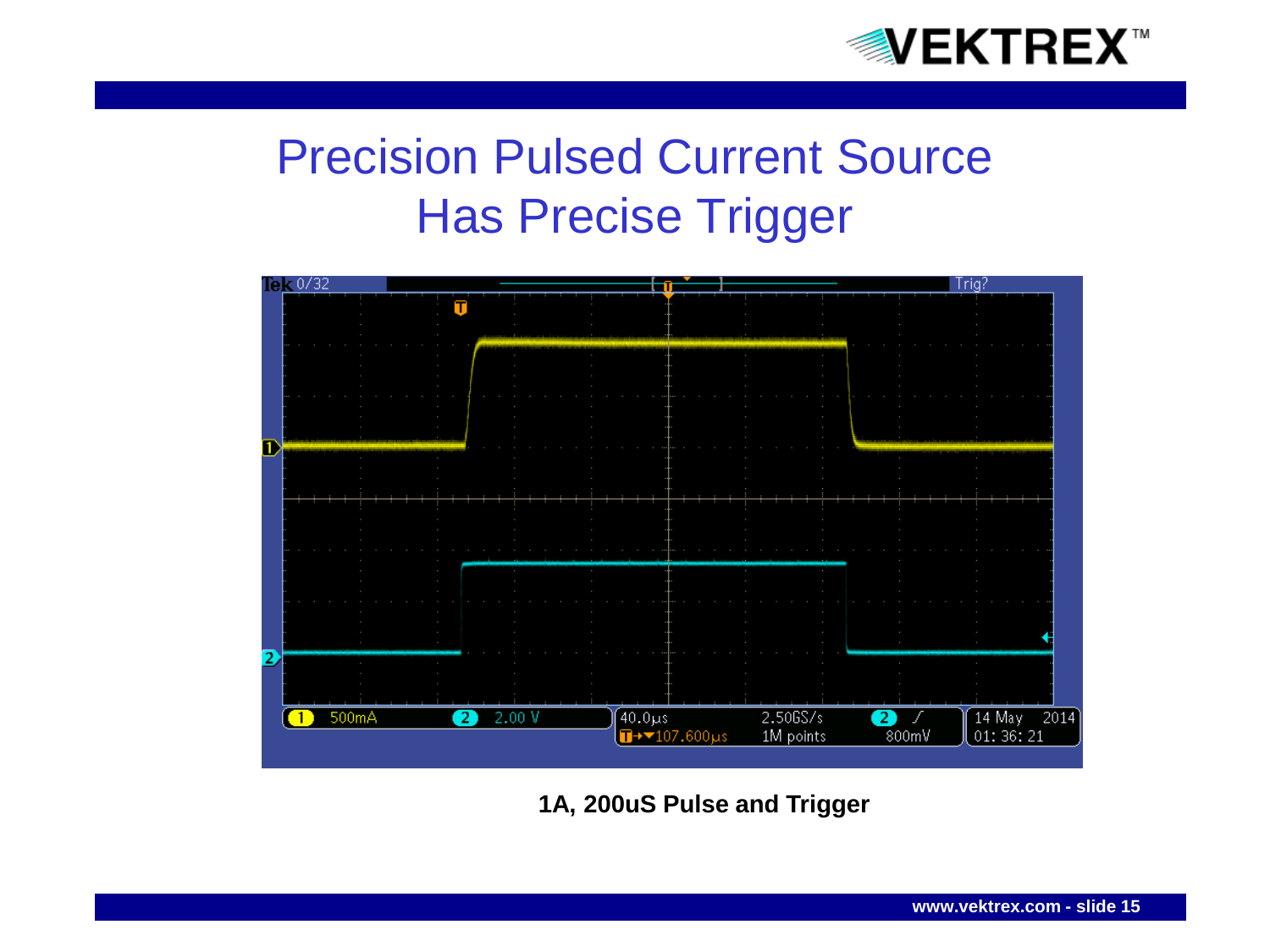

### Example Tests

What's The Flux?

**www.vektrex.com - slide 16**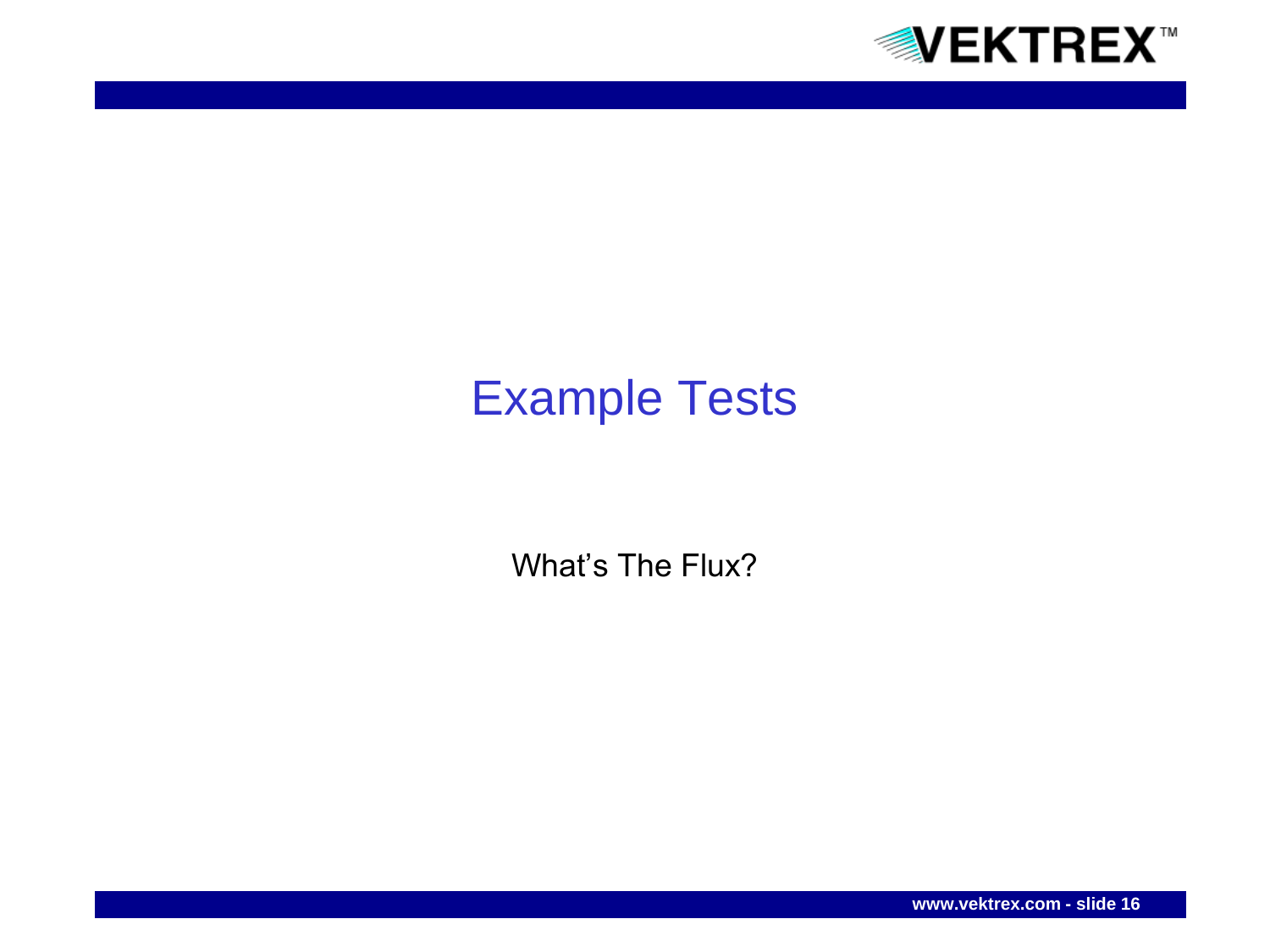

### Test Setup Allows Control of Temperature, **Current**

- Vektrex Automatic Light Measurement System (ALMS)
- SpikeSafe 200 precision pulsed current source
- Hemisphere integrating sphere
- Thermoelectric Cooler temperature control



• CAS-140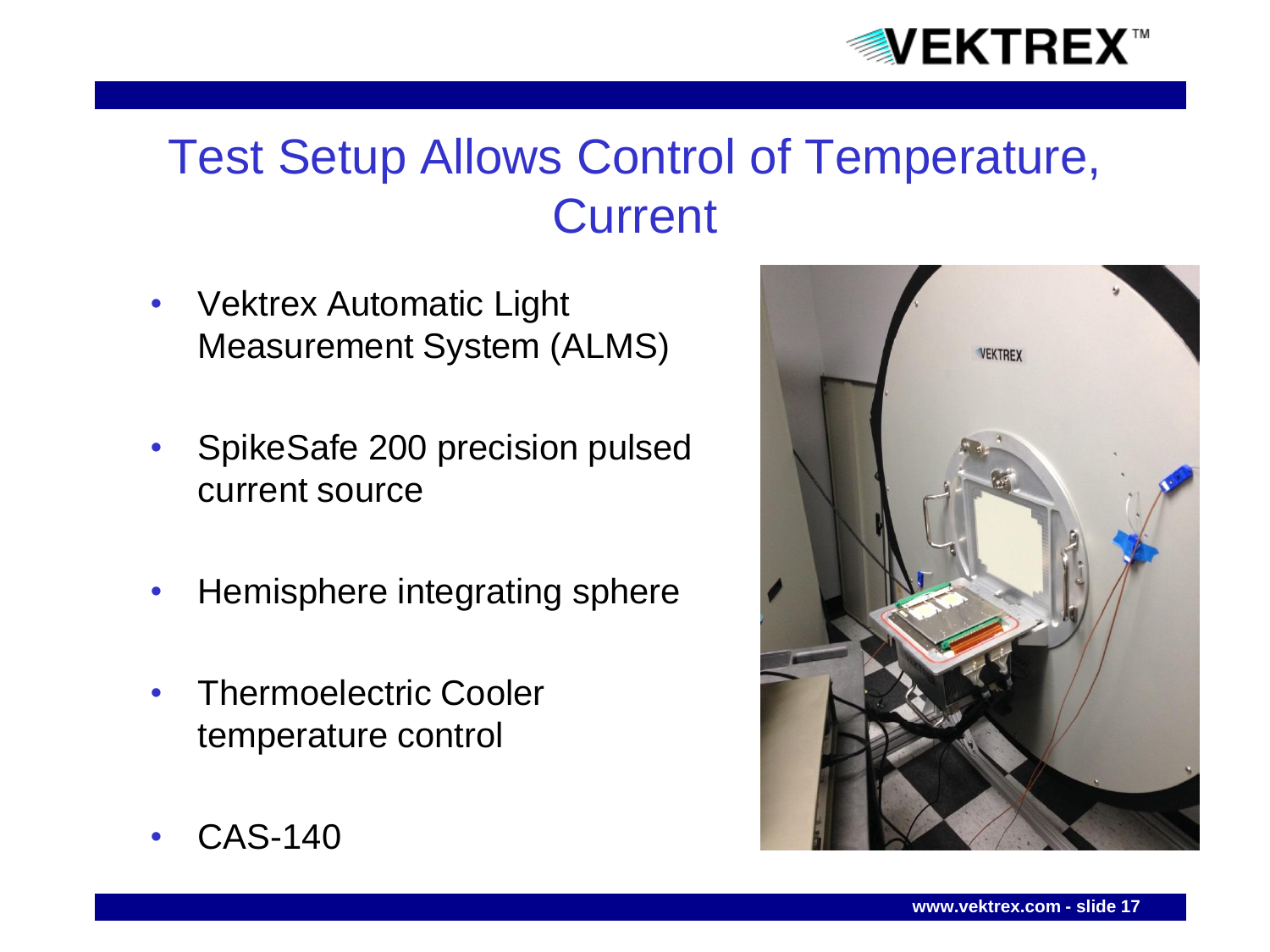

#### Test Sample Cree Xlamp On Load Board

- White LEDs
- $\cdot$  If=1A
- Vf=3.5V
- P=3.5W
- Rth=9C/W
- Single DUT tested

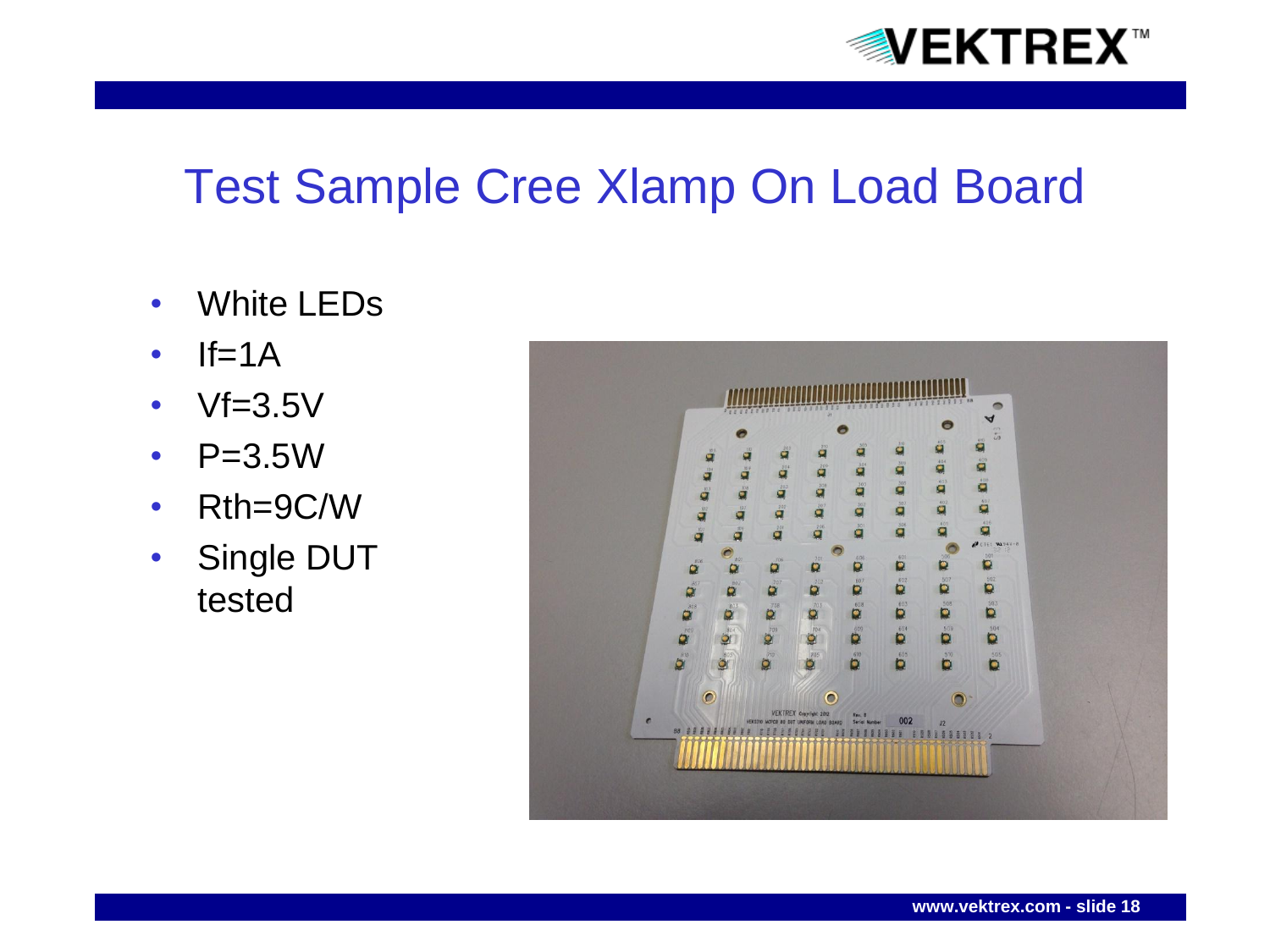

#### DC Test: Temperature Adjustment Not Performed

- At 3.5W, Rth=9,  $Ti = T$ platform + 31.5C
- To achieve Tj =  $25C$ , platform would need to be at  $-6.5C$
- Instead thermal platform set to 25C
- Device stabilized at 25C for roughly 10 minutes
- No LM-85 temperature adjustment, estimated  $Ti = 56.5C$
- DC current
- 50mS integration time
- 193.8 lumens @ 25C
- Measurement variation <0.1 lumen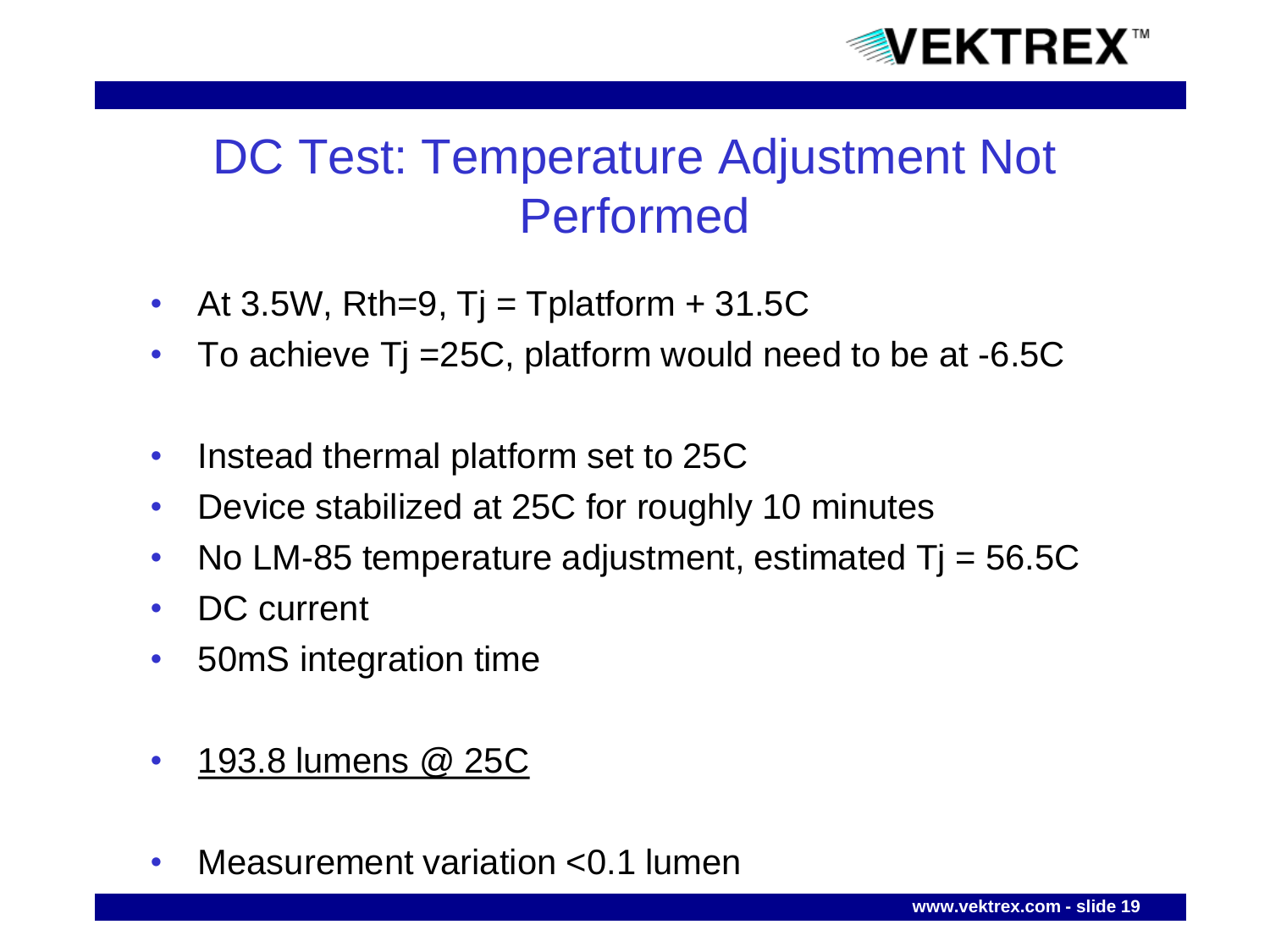

### Single Pulse Test: Variation Due To **Triggering**

- Thermal platform set to 35C
- Device stabilized at 35C for 10 minutes
- 1A, 50mS pulse
- 35mS integration time

| Measurement      |        |
|------------------|--------|
| Delay            | Lumens |
| 0mSl             | 196.3  |
| 5 <sub>m</sub> S | 195.9  |
| 10 <sub>ms</sub> | 195.6  |

• Measurement variation 0.2 lumen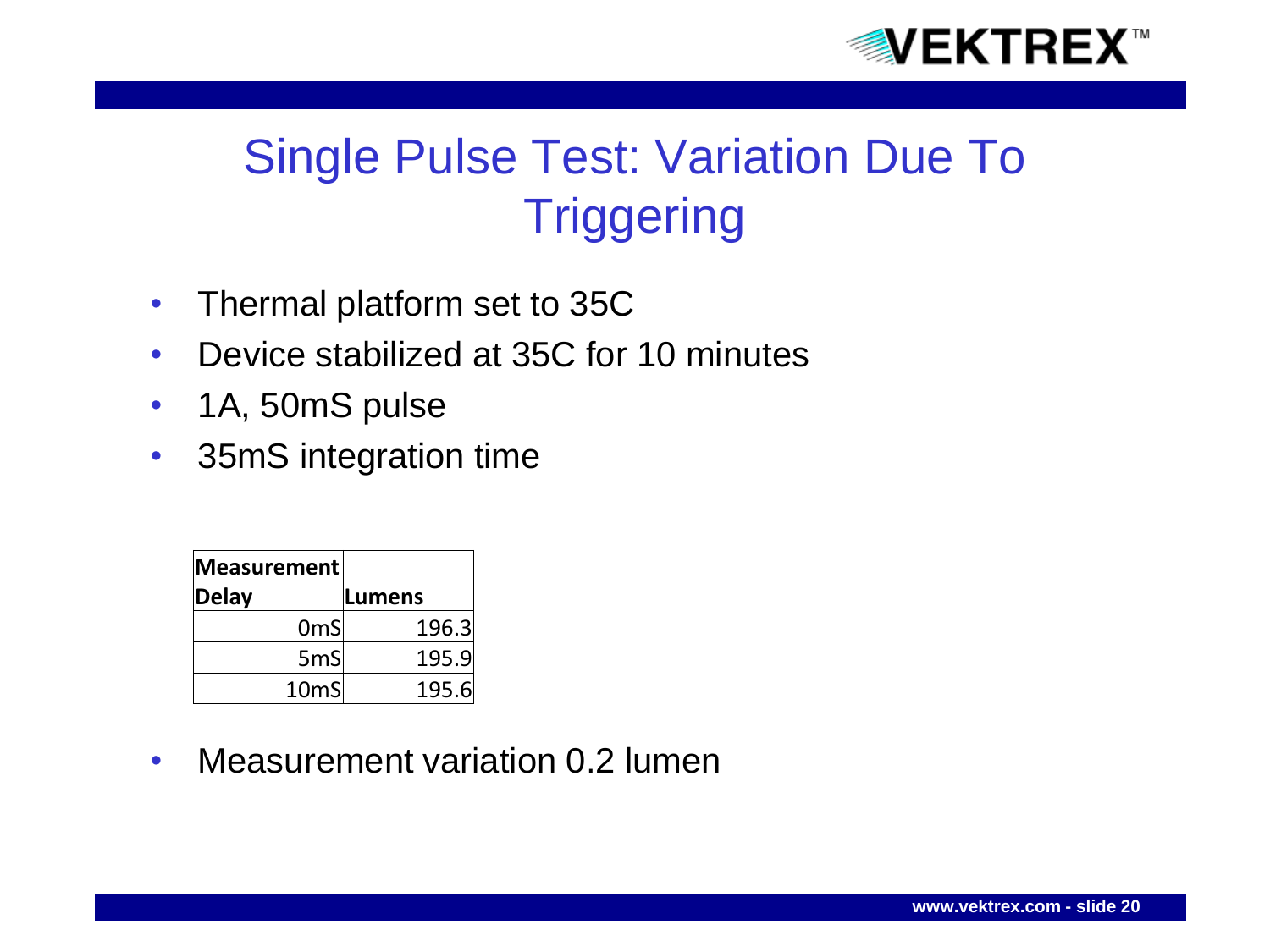

#### Continuous Pulse Test: Fast & Stable

- Thermal platform set to 25C
- Device stabilized at 25C for 1 minute
- 1% duty cycle
- Various pulse widths
- Pulse width error <500nS
- Measurement variation < 0.1 lumen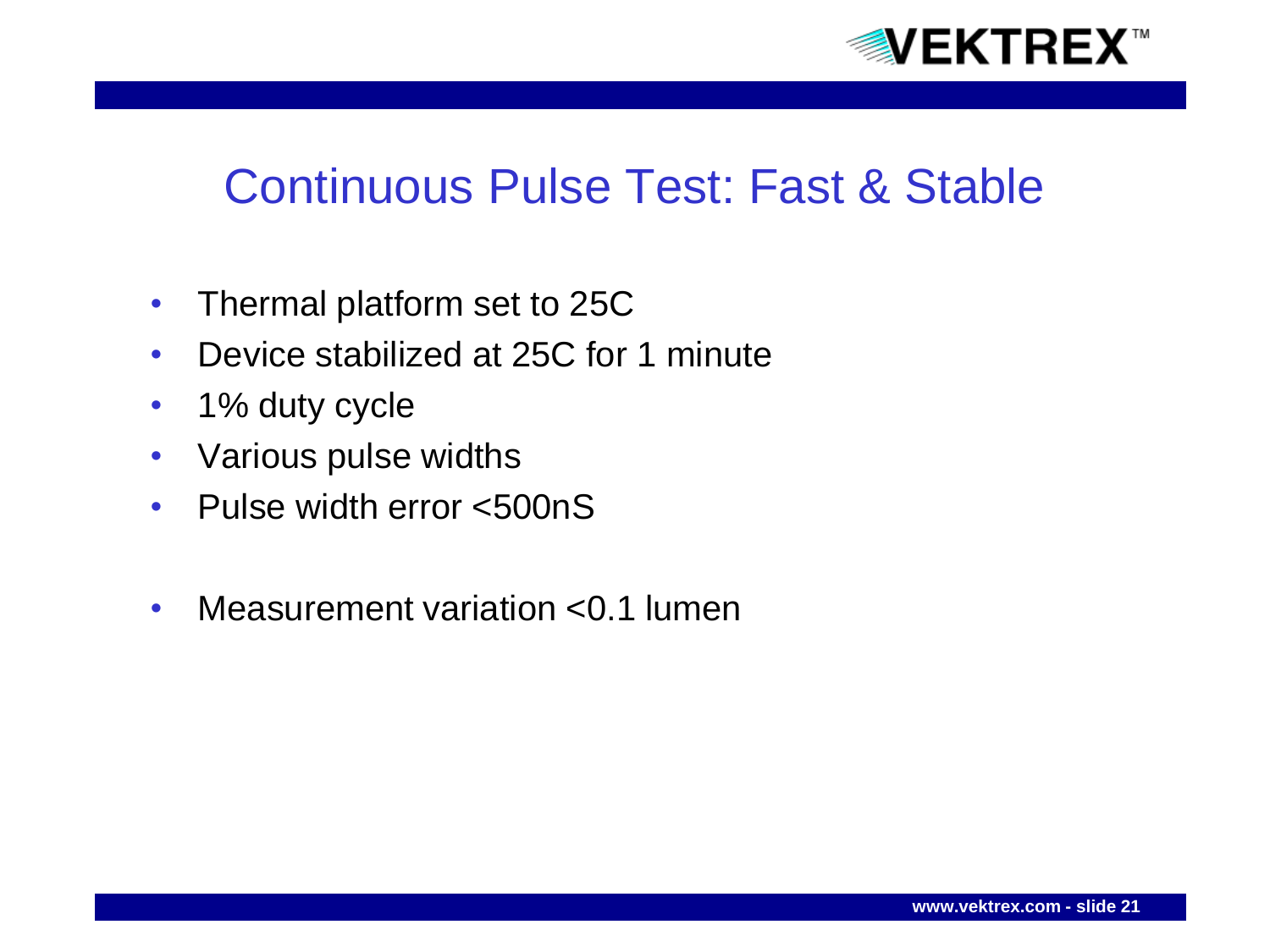

#### Continuous Pulse Test Results

| Pulse     | Duty     |          |
|-----------|----------|----------|
| Width(uS) | Cycle(%) | Flux(lm) |
| 10000     | 1%       | 198.3    |
| 5000      | 1%       | 198.8    |
| 2000      | 1%       | 199.9    |
| 1000      | 1%       | 200.5    |
| 500       | 1%       | 201.3    |
| 200       | 1%       | 202.7    |
| 100       | 1%       | 203.9    |
| 50        | 1%       | 205.9    |
| 40        | 1%       | 206.8    |
| 30        | 1%       | 208      |
| 20        | 1%       | 210.5    |

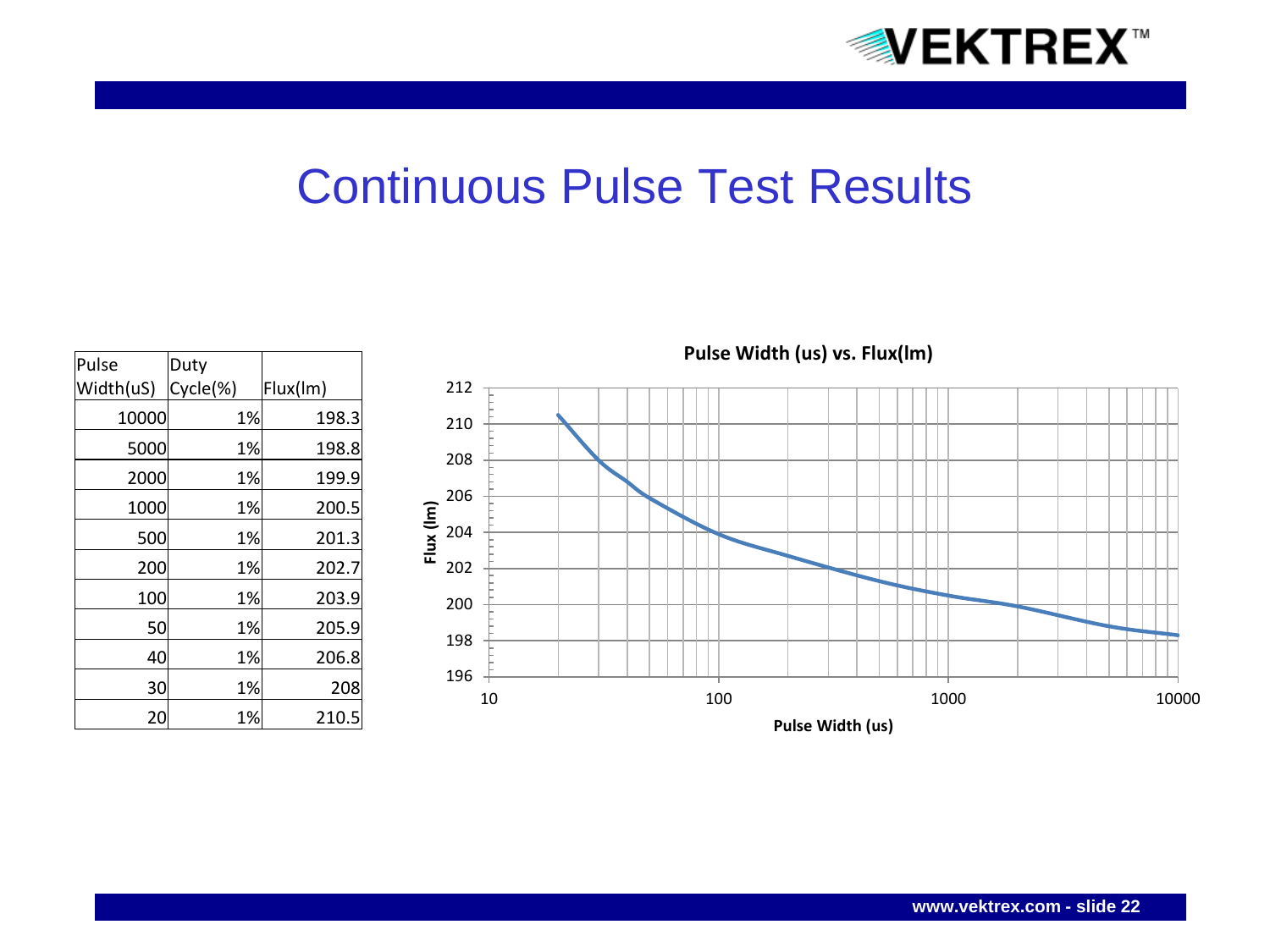

## Pulse Fidelity Essential For Continuous Pulse Test

- Rise/fall time if >10% of pulse width
- Overshoot during early part of pulse

• Pulse width errors become significant when pulses are short



| Pulse Width(uS)       | Duty Cycle(%) Error |        |
|-----------------------|---------------------|--------|
| 10000                 | 1%                  | 0.005% |
| 5000                  | 1%                  | 0.010% |
| 2000                  | 1%                  | 0.025% |
| 1000                  | 1%                  | 0.050% |
| 500                   | 1%                  | 0.100% |
| 200                   | 1%                  | 0.250% |
| 100                   | 1%                  | 0.500% |
| 50                    | 1%                  | 1.000% |
| 20                    | 1%                  | 2.500% |
|                       |                     |        |
| Pulse Width Error, uS |                     |        |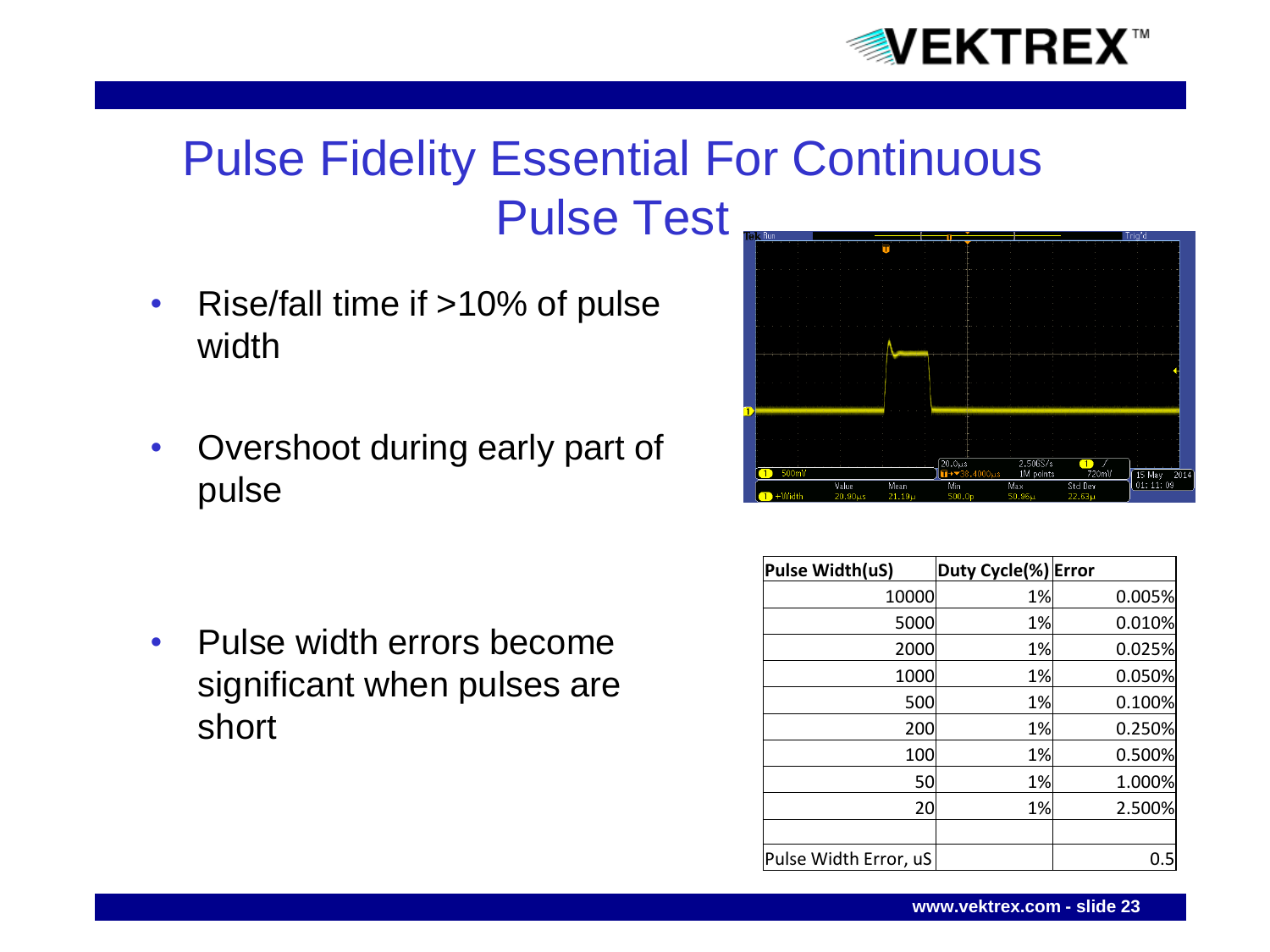

### Recommendations For Labs

What should I do?

**www.vektrex.com - slide 24**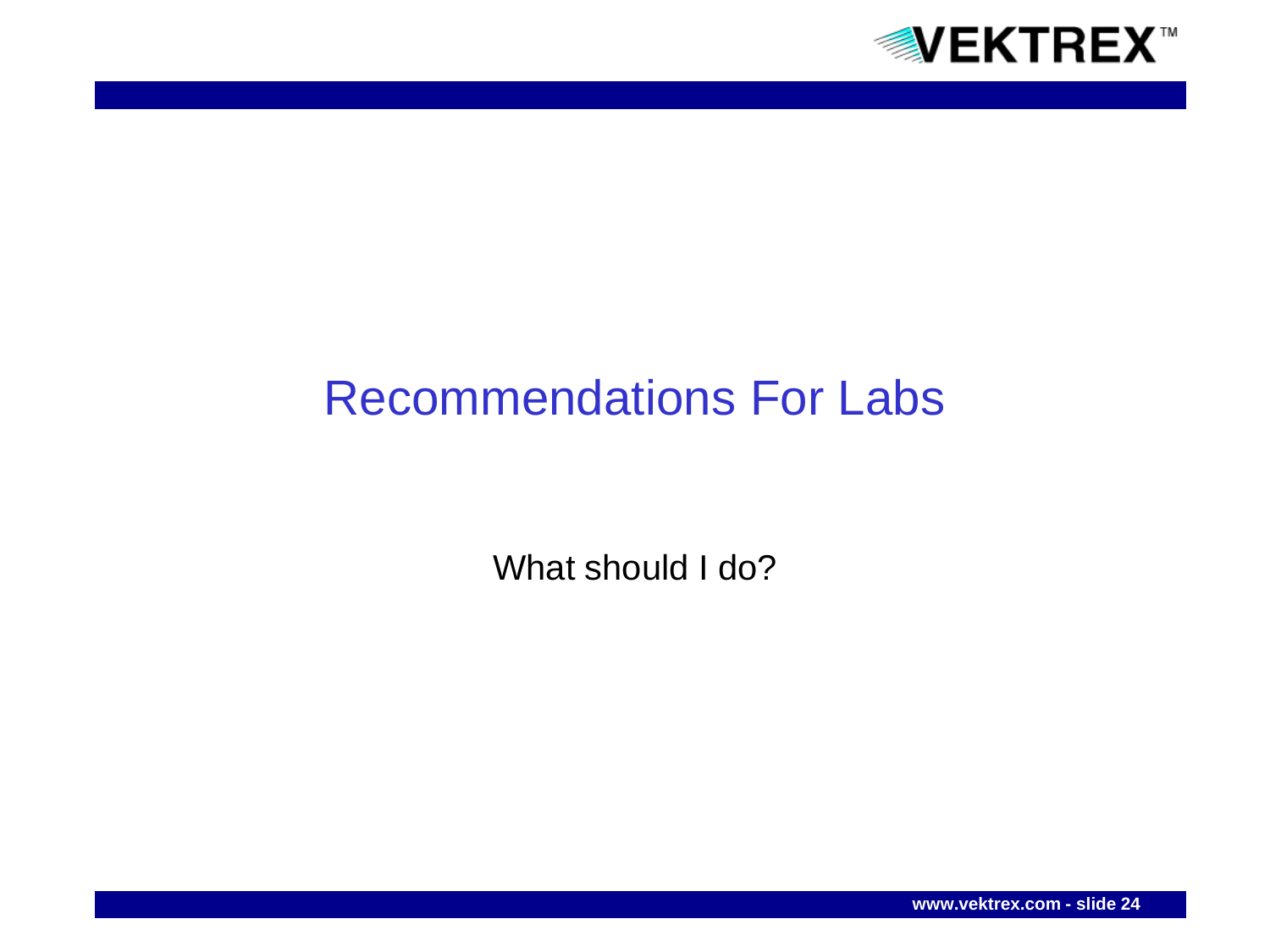

### Current Source Contributors To Measurement Error

- "Can't Do It"
	- Many sources/power supplies just don't have sufficient voltage/current/power capability for high power LM-85 measurements
- Triggering Jitter
	- Uncertainty of the trigger point can mean unknown heating
- Pulse Shape
	- Slow rise times overheat LEDs
	- Overshoot and width errors matter with fast pulses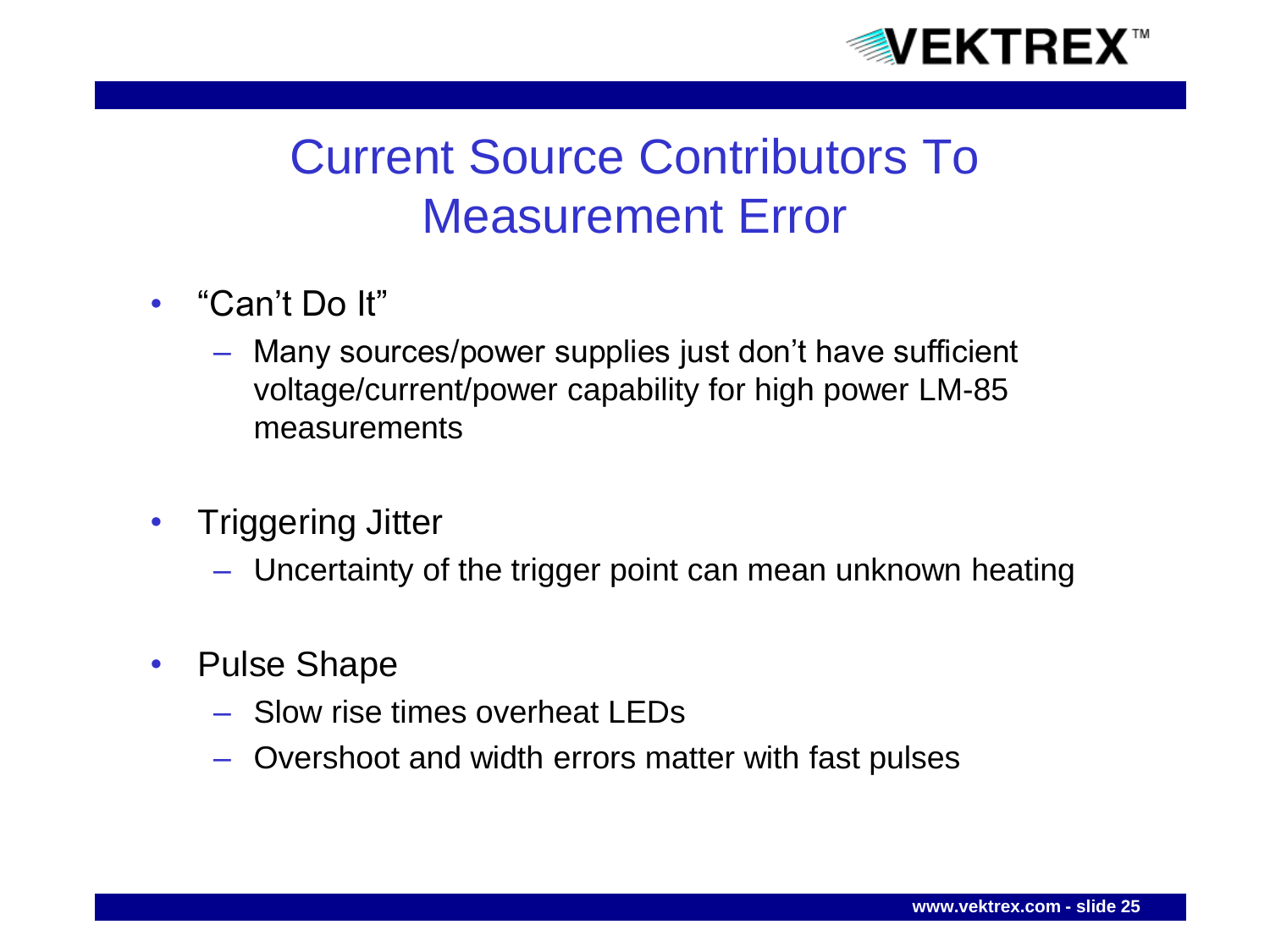

#### Recommendations

- Select current sources that meet continuous power requirements
	- Pulsing is mandatory for LM-85, even in DC
- Minimize trigger uncertainty for single pulse measurements
- Try continuous pulsed measurements
	- They are quick and avoid density filters
	- Don't require thermal model or Vf measurement
- Ensure current pulses have good rise time with <5% overshoot and <10% rise time